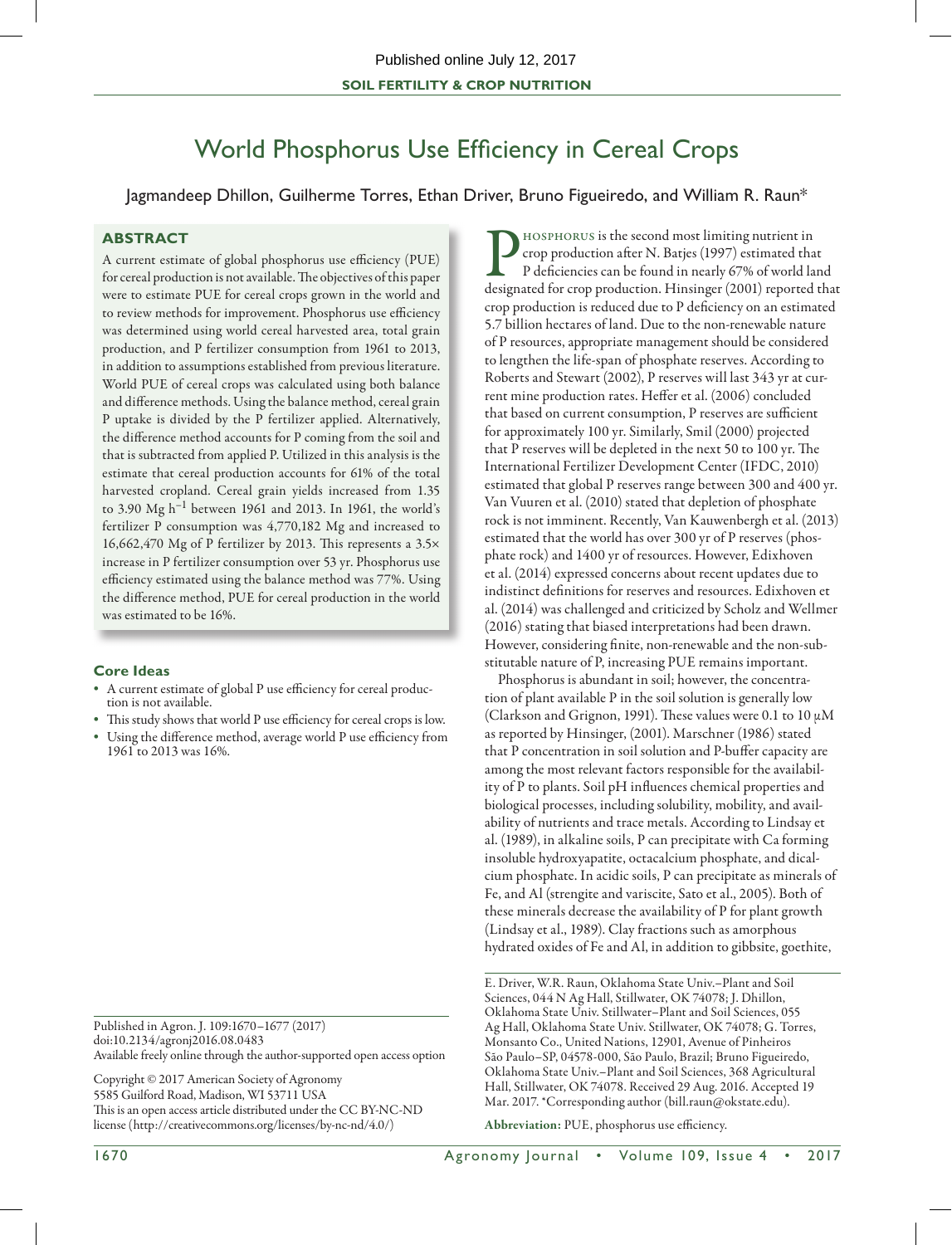and kaolinite are responsible for the greatest P fixation (Kamprath, 1972). As a result, P is one of the most limiting nutrients for crop production.

Parent materials and the environment are fundamental factors that influence the overall availability of naturally supplied P. Several major soil orders are likely to be deficient in P. Accounting for 51% of the soils in the world, Oxisols, Ultisols, and Spodosols are those that are highly weathered, and found in regions that receive significant amounts of rain (Brady and Weil, 2008) (Table 1). Consequently, cations such as Ca, Mg, and K are leached from the soil profile and pH decreases. The soil solution can in turn become dominated by Fe and Al, further increasing the fixing capacity of a soil and reducing the availability of P for plant uptake. Additionally, soils such as Aridisols, Alfisols, and Mollisols are also associated with P deficiency (Baligar et al., 2001), because these soils usually accumulate Ca that interacts with P forming insoluble compounds, once again deceasing P availability for plant uptake.

The fixing capacities of soil have a direct impact on the dynamics of P, which in turn influences P losses from the soil to the environment, often resulting in eutrophication of water bodies. Losses of soil P can occur mainly by runoff of dissolved and particulate P (adsorbed and/or precipitated), leaching and subsurface run-off (Hart et al., 2004). Even though P is considered immobile in the soil, leaching and subsurface run-off can occur in deep sandy soils, soils with high organic matter content, and overfertilized soils that have accumulated P (Sims et al., 1998). Anthropogenic factors are the main contributor to P losses. According to Brady and Weil (2008), tillage practices usually increase the amount of P lost by particulate P, while non-incorporated P inputs increase P losses as dissolved P in surface run-off. The risk of P movement is increased when P in the soil is accumulated beyond the crop requirement, and can subsequently be detrimental to aquatic systems (Sims et al., 1998).

Considering the significance of P fertilizers for agricultural production and its relationship with population growth, it is understandable that PUE needs to be improved, principally in view of the non-renewable nature of P reserves. To improve PUE, a benchmark or estimated level for cereal production was sought. Similar research generated an estimate of nitrogen use efficiency (NUE) for cereal production in the world, and that was reported to be near 33% (Raun and Johnson, 1999).

On a global scale, PUE has not been reported in the literature, although Syers et al. (2008) did provide definitions of the direct, difference, and balance methods for estimating P fertilizer use efficiency. The direct method includes recovery estimated using isotopic differences and a radioactive  $32P$ source (Johnston and Syers (2009). Johnston and Syers (2009) also reported that P recovery seldom exceeds 25% using the direct method; hence, the remaining 75% of P in the grain was assumed to have come from the soil. Mclaughlin and Alston (1986) reported PUE's of 18 and 19% for wheat cultivated in the growth chamber using the direct method.

Syers et al. (2008) advocated the use of the balance method over the difference method, mainly due to residual effects of P, which can be beneficial for improving yields in subsequent years. However, Johnston and Syers (2009) went on to report that the balance and difference methods would result in different recovery values. Phosphorus use efficiency determined using the balance method was computed as follows.

Balance method:

$$
PUEB = \frac{Cereal grain P uptake}{P Fertilizer applied in cereal crops} \times 100
$$

The difference method for estimating PUE, followed that of Syers et al. (2008) and is included below.

Difference method:

$$
PUE_{D} = \frac{Cereal grain P uptake - P removed from the soil}{P Fertilizer applied in cereal crops} \times 100
$$

For  $PUE_{D}$ , P removed in the grain coming from the soil was calculated by multiplying the total cereal grain P removed by 79.3%. This value was based on an average P fertilizer recovery of 20.7% (Table 2). It should nonetheless be noted that the cited P recovery levels were highly variable regardless of the method used. The assumption that 79.3% comes from the soil was determined using average PUE estimates, employing direct and difference methods for maize (*Zea mays* L.), rice (*Oryza* 

|  | Table 1. Possible macronutrient deficiency and mineral toxicity associated with major soil orders.† |  |
|--|-----------------------------------------------------------------------------------------------------|--|
|  |                                                                                                     |  |

| U.S. taxonomy              | <b>FAO</b> | Soil order             | Potential                 | Element      |
|----------------------------|------------|------------------------|---------------------------|--------------|
| soil order                 | soil group | global distribution %‡ | macro-nutrient deficiency | toxicity     |
| Andisols (Ancepts)         | Andosol    | 0.7                    | P, Ca, Mg                 | Al           |
| <b>Ultisols</b>            | Acrisol    | 8.5                    | N, P, Ca                  | Al, Mn, Fe   |
| Ultisols/Alfisols          | Nitosol    |                        | P                         | Mn           |
| Spodosols (Podsols)        | Podsol     | 2.6                    | N, P, K, Ca               | Al           |
| Oxisols                    | Ferreasol  | 7.6                    | P, Ca, Mg                 | Al, Mn, Fe   |
| Mollisols (ustolls)        | Kastanozem | 6.9                    | P, K                      | <b>Na</b>    |
| Mollisols (rendsols)       | Rendzina   |                        | P                         |              |
| (shallow)                  |            |                        |                           |              |
| <b>Vertisols</b>           | Vertisol   | 2.4                    | N, P                      | S            |
| Aridisols                  | Xerosol    | 12.7                   | P, K, Mg                  | Na           |
| Aridisols/arid entisols    | Yernosol   |                        | P, K, Mg                  | Na, Se       |
| Alfisols/ultisols (Albic)  | Planosol   | 9.6                    | Most nutrients            | $\mathsf{A}$ |
| (poorly drained)           |            |                        |                           |              |
| Alfisols/ultisols/molisols | Solonets   |                        | N, R, K                   | Na           |
| (Natric) (high alkali)     |            |                        |                           |              |

† Table adapted from Baligar et al. (2001).

‡ Brady and Weil (2008).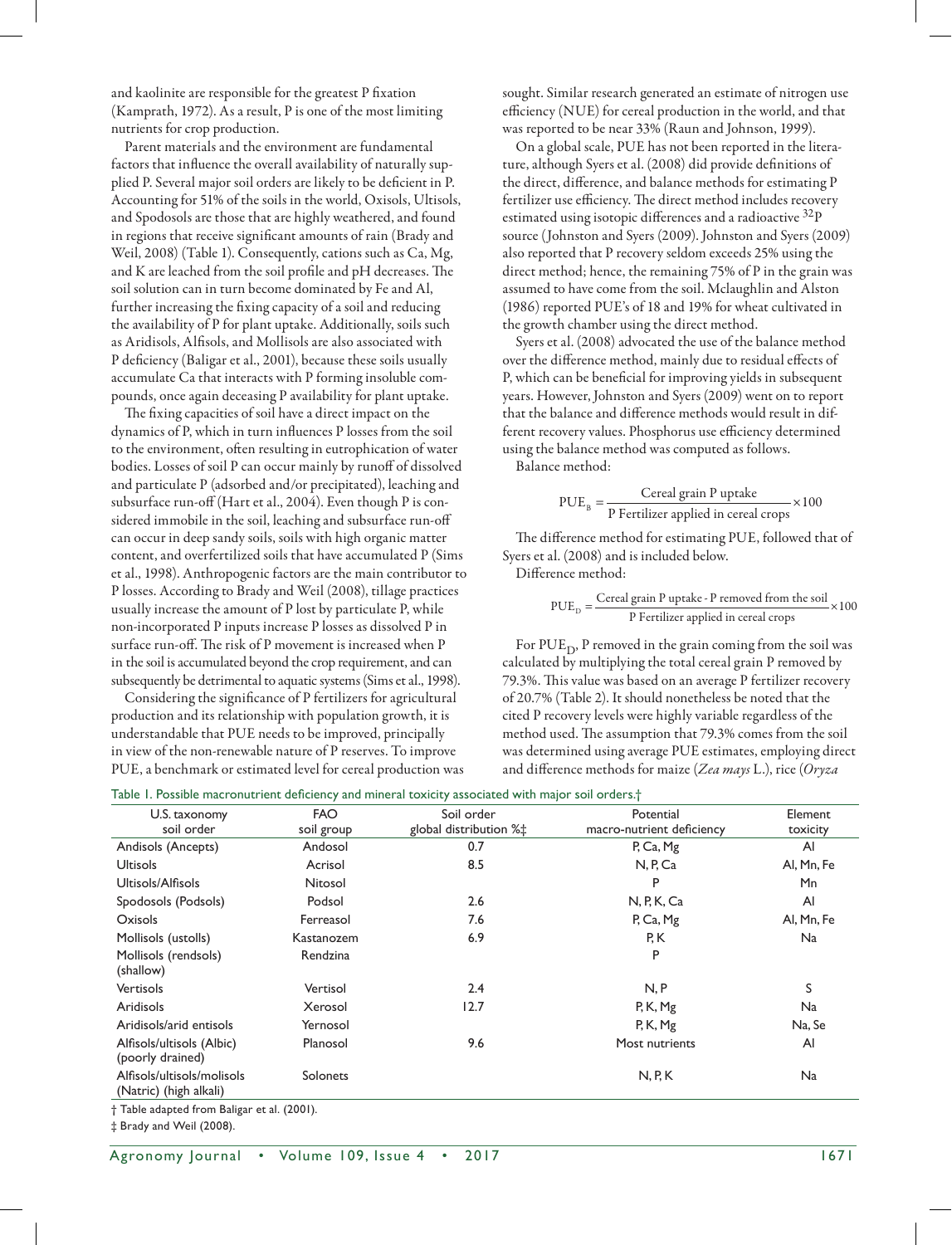*sativa* L.), and wheat (*Triticum aestivum* L.) found in the literature, and reported in Table 2.

Estimates of cereal PUE in this paper do not account for residual effects or the benefit of P coming from fertilizer that was applied in previous years. World values for P removal encumber the reality that similar amounts of total P will be applied in ensuing years. The objective of this paper was to estimate global P fertilizer use efficiency for cereal crops using harvested area, fertilizer consumption, and production quantity from macro-data acquired from the Food and Agriculture Organization Statistics Division (Food and Agriculture Organization, 2016).

## **MATERIALS AND METHODS**

Fifty-three years of world cereal harvested area, cereal production, and world fertilizer P consumption data was obtained from the FAOSTAT database [\(http://faostat3.fao.org/](http://faostat3.fao.org/home) [home](http://faostat3.fao.org/home)/E; accessed 23 Aug. 2016). Cereal harvested area (ha), and cereal production (Mg) data was collected for maize, rice, wheat, sorghum (*Sorghum bicolor* L.), barley (*Hordeum vulgare* L.), millet (*Pennisetum glaucum* L.), oat (*Avena sativa* L.), rye (*Secale cereale* L.), triticale (*Triticale hexaploide* L.), and other cereal crops. Other cereal crops consisted of a summation of area and production for minor cereal crops such as canarygrass

seeds (*Phalaris canariensis* L.), buckwheat (*Fagopyrum esculentum* Moench), fonio (*Digitaria exilis* stapf), mixed grains, and quinoa (*Chenopodium quinoa* Willd.).

Using macro-data and assumptions established in previous research (Raun and Johnson, 1999), a relationship between fertilizer taken up by cereal crops and the amount of P removed in the grain was used to determine global PUE for cereal crops. Phosphorus use efficiency was thus computed using the balance method (PUE<sub>R</sub>) and the difference method (PUE<sub>D</sub>):

The procedure to estimate PUE (balance and difference methods) was accomplished by calculating the ratio between total cereal harvested area (sum of the harvested area of all cereal crops) and world harvested area (all agricultural crops) to estimate the percentage of harvested agricultural land under cereal production for each year from 1961 to 2013. Subsequently, world fertilizer P consumption was multiplied by the percent of the global area under cereal production. This was used to estimate the amount of P fertilizer taken up by cereal crops. Phosphorus uptake of cereal grain was calculated using crop specific grain P content obtained from the U.S. Department of Agriculture (USDA) ([http://plants.usda.gov/](http://plants.usda.gov/npk/main) [npk/main](http://plants.usda.gov/npk/main); accessed 23 Aug. 2016). Cereal grain P uptake (Mg) was calculated by multiplying the crop specific grain P content,

|               |                                                                                                                 | Estimation<br>method | Reported               | Reference                         |
|---------------|-----------------------------------------------------------------------------------------------------------------|----------------------|------------------------|-----------------------------------|
| Crop          | Description                                                                                                     |                      | P recovery<br>$\%$     |                                   |
| Wheat         | Broadcast application of 20, 40, 80, and<br>160 kg P ha <sup>-</sup>                                            | <b>Difference</b>    | 30, 18, 10, 6, 10      | Alessi and Power (1974)           |
|               | Banding with seed                                                                                               |                      |                        |                                   |
| Wheat         | <sup>32</sup> P-labeled fertilizer                                                                              | <b>Direct</b>        | 11.6                   | Mclaughlin et al. (1988)          |
|               | 33P-labeled fertilizer                                                                                          |                      | 5.4                    |                                   |
| Wheat         | 32P-labeled fertilizer on growth chamber                                                                        | <b>Direct</b>        | 8                      | Mclaughlin and Alston<br>(1986)   |
|               | 33P-labeled fertilizer on growth chamber                                                                        |                      | 9                      |                                   |
| <b>Barley</b> | 32P-labeled fertilizer on plowed pasture                                                                        | <b>Direct</b>        | 21, 10                 | Mattingly and<br>Widdowson (1958) |
|               | 32P-labeled fertilizer on arable land                                                                           |                      | 15, 14                 |                                   |
| <b>Rice</b>   | Two genotypes grown in acid soils                                                                               | <b>Difference</b>    | 33                     | Baligar et al. (2001)             |
| Maize         | 32P-labeled Phosphate Rock                                                                                      | Direct               | 2.6                    | Franzini et al. (2009)            |
|               | 32P-labeled TSP                                                                                                 |                      | 10.5                   |                                   |
| Maize         | Two hybrids fertilized with 44 and 132 kg P ha <sup>-1</sup>                                                    | <b>Difference</b>    | 37.5, 17.4             | Zhang et al. (2004)               |
|               |                                                                                                                 |                      | 36.3, 16.0             |                                   |
| Wheat-maize   | NP treatments, 15 yr average of five locations                                                                  | <b>Difference</b>    | 19, 26, 28, 43, 35     | Tang et al. (2008)                |
|               | NPK treatments, 15 yr average of five locations                                                                 |                      | 18, 32, 43, 36, 23     |                                   |
| <b>Rice</b>   | Application of 16 kg P $ha^{-1}$ at each cropping<br>cycle                                                      | <b>Difference</b>    | 21                     | Pheav et al. (2003)               |
|               | Fresh application of 16 kg P ha <sup>-1</sup> in a specific<br>crop season                                      |                      | 20                     |                                   |
| Maize         | Soil mixing of 30, 60, and 90 kg $P_2O_5$ ha <sup>-1</sup> (two<br>varieties)                                   | <b>Difference</b>    | 30, 32, 20, 25, 17, 19 | Hussein (2009)                    |
|               | Fertirrigation of 30, 60, and 90 kg $P_2O_5$ ha <sup>-1</sup><br>(two varieties)                                |                      | 34, 39, 24, 28, 19, 25 |                                   |
| Wheat         | P use efficiency in cereal production in China                                                                  | <b>Difference</b>    | 10.7                   | Ma et al. (2011)                  |
| <b>Rice</b>   |                                                                                                                 |                      | 13.1                   |                                   |
| Maize         |                                                                                                                 |                      | 11.0                   |                                   |
| Wheat         | Average of experiments established from 1986<br>to 1989 with P rates of 5, 11, 20, and 38 $kg$ ha <sup>-1</sup> | <b>Difference</b>    | 10.5, 7.0, 4.6, 2.6    | Holford and Doyle<br>(1993)       |
| Average       |                                                                                                                 |                      | 20.7                   |                                   |

Table 2. Studies reporting P fertilizer recovery for cereal crops using the difference and direct methods.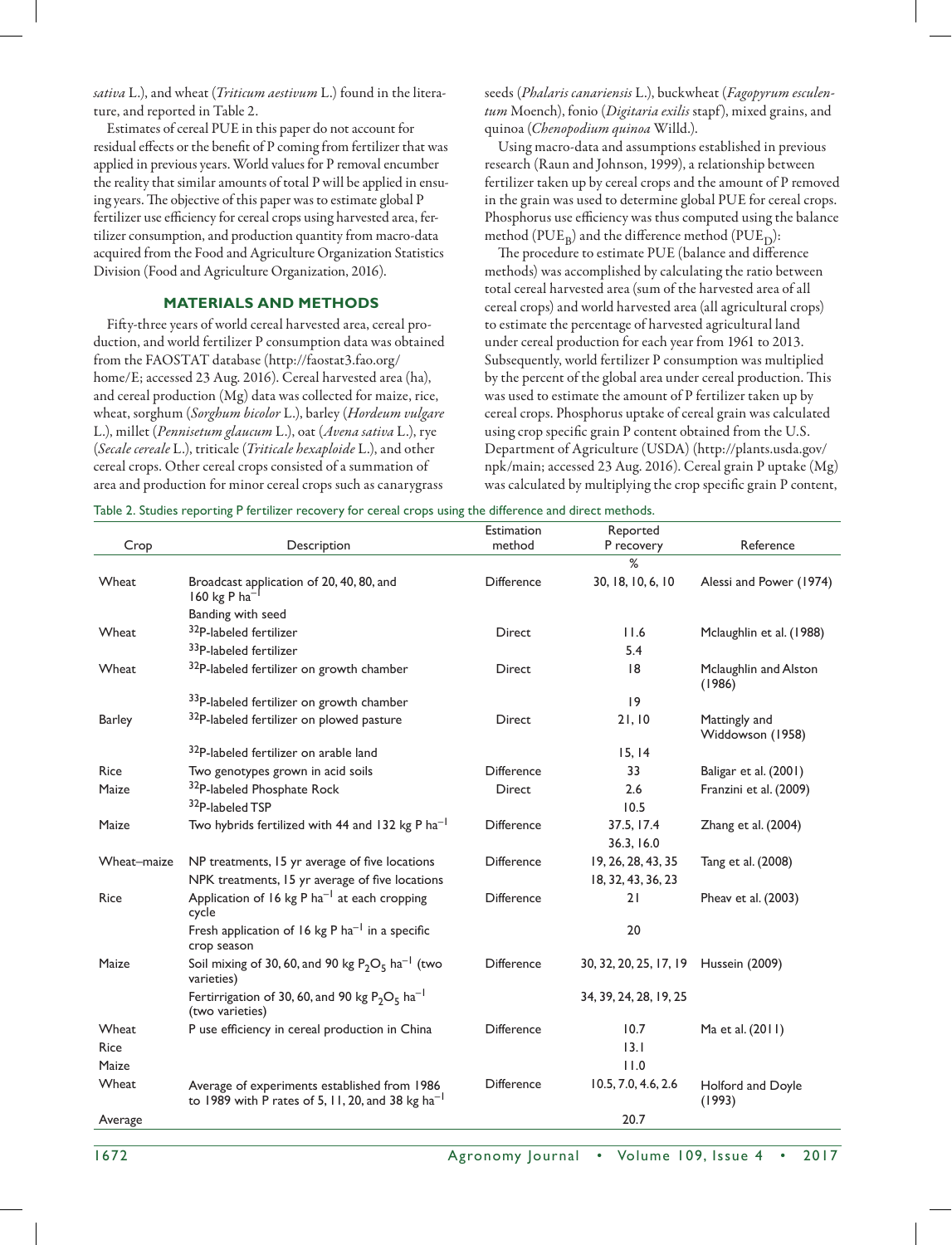by the production of that given crop. For "other cereal crops" an average grain P content of all cereal crops was used.

The "summary" and "means" procedures in SAS 9.3 (SAS Institute, Cary, NC) were used to calculate descriptive statistics for world harvested area, consumption of P fertilizers in cereal production, P removed in the grain, and estimated PUE over 53 yr.

## **RESULTS AND DISCUSSION**

Over a 53 yr period, (1961–2013, Fig. 1), world fertilizer P consumption increased by 228,698 Mg yr<sup>-1</sup> (Food and Agriculture Organization, 2016). In 1961, the world's fertilizer P consumption was 4,770,182 Mg and has increased to 16,662,470 Mg of P fertilizer today (Fig. 1). This represents a 349% increase in P fertilizer over 53 yr. It should be noted that P consumption was variable in the late 1980s and early 1990s. Cereal crops are major sources of P removal, as maize, rice, and wheat are staple foods in many countries around the world. It was calculated that cereal harvested area accounts, on average, for 61% of the total agricultural harvested area (Food and Agriculture Organization, 2016) (Table 3). However, in 2013 this value was lower than the average and only 53% of the world's harvested area was designated for cereal production, with a corresponding area of 699,971,846 ha (Food and Agriculture Organization, 2016).

Since 1961, global cereal production has increased significantly, largely driven by increases in maize, rice, and wheat production. Cereal production in 2013 was 2,735,736,892 Mg (Food and Agriculture Organization, 2016) with a 53-yr cereal production average of 1,761,247,509 Mg. Maize production increased by a factor of four while rice and wheat increased roughly threefold when comparing the production of 1961 to 2013. The area used for maize and rice, increased moderately while the area under wheat production remained constant. In the last 53 yr, increases of approximately 311% in world cereal yields have been observed. Higher yielding crops are most likely due to improved genetics and management practices. World cereal yield was approximately 1.35  $Mg$  ha $^{-1}$  in 1961 and 3.90  $Mg$  ha $^{-1}$  in 2013 (Food and Agriculture Organization, 2016).

The lowest  $PUE<sub>B</sub>$  was observed in 1988 with 59%, and the highest at 111% for 2008 (Fig. 2). The average  $PUE_{B}$  was 77% from 1961 to 2013. In 2013, PUE<sub>B</sub> was calculated to be 104% (Fig. 2). Syers et al. (2008) noted that P recoveries calculated using the balance method are always greater than when computed using the difference method. Syers et al. (2008) implied that if PUE computed using the balance method exceeds 100%, it means that P reserves are being depleted. Roberts and Johnston (2015) stated that PUE often exceeds 80% with the balance method. They further interpreted results obtained from the balance method, where a PUE of 100% implied little or no change in plant available P, less than 100% meant that fertilizer input was more than crop removal and greater than 100% suggests nutrient mining.

For the difference method, it was estimated that from 1961 to 2013 (53 yr), mean world PUE<sub>D</sub> was 16% (Table 3). The lowest  $PUE_{D}$  was observed in 1980 and 1988 with 12%, and the highest was observed in 2008 and 2009, estimated to be 23%. In 2013, PUE<sub>D</sub> was 21% (Fig. 2). Phosphorus use efficiency from field research has generally been reported to be low, ranging between 15 and 25% if measured after the first year of application (Steen, 1998). Critical to the understanding of using macro/ world values is that the total rates and removal estimates will be similar in ensuing years. This same approach was not adequately delineated by Raun and Johnson (1999) who similarly estimated world fertilizer use efficiency in cereals, for N. Nonetheless, this was implied for their calculations to be of value. Embracing this concept in turn negates residual effects for P because P applications will continue at the same/similar rates in years that follow.

The estimated world PUE using the difference method is in agreement with regional/local values reported in previous research. For example, Ma et al. (2011) investigated PUE in wheat, rice, and maize production in China and reported  $PUE<sub>D</sub>$  values of 10.7, 13.1, and 11.0%, respectively. Shabnam and Iqbal (2016) reported a PUE<sub>D</sub> value of 8.0% for wheat grown on an acidic soil. Similar results were obtained using the radioactive isotope  $32P$  by Mattingly and Widdowson (1958), where 20% PUE was found in spring barley. Cases reviewed by Syers et al. (2008), noted P recovery



Fig. 1. Fertilizer P consumption for the World and for cereal crops.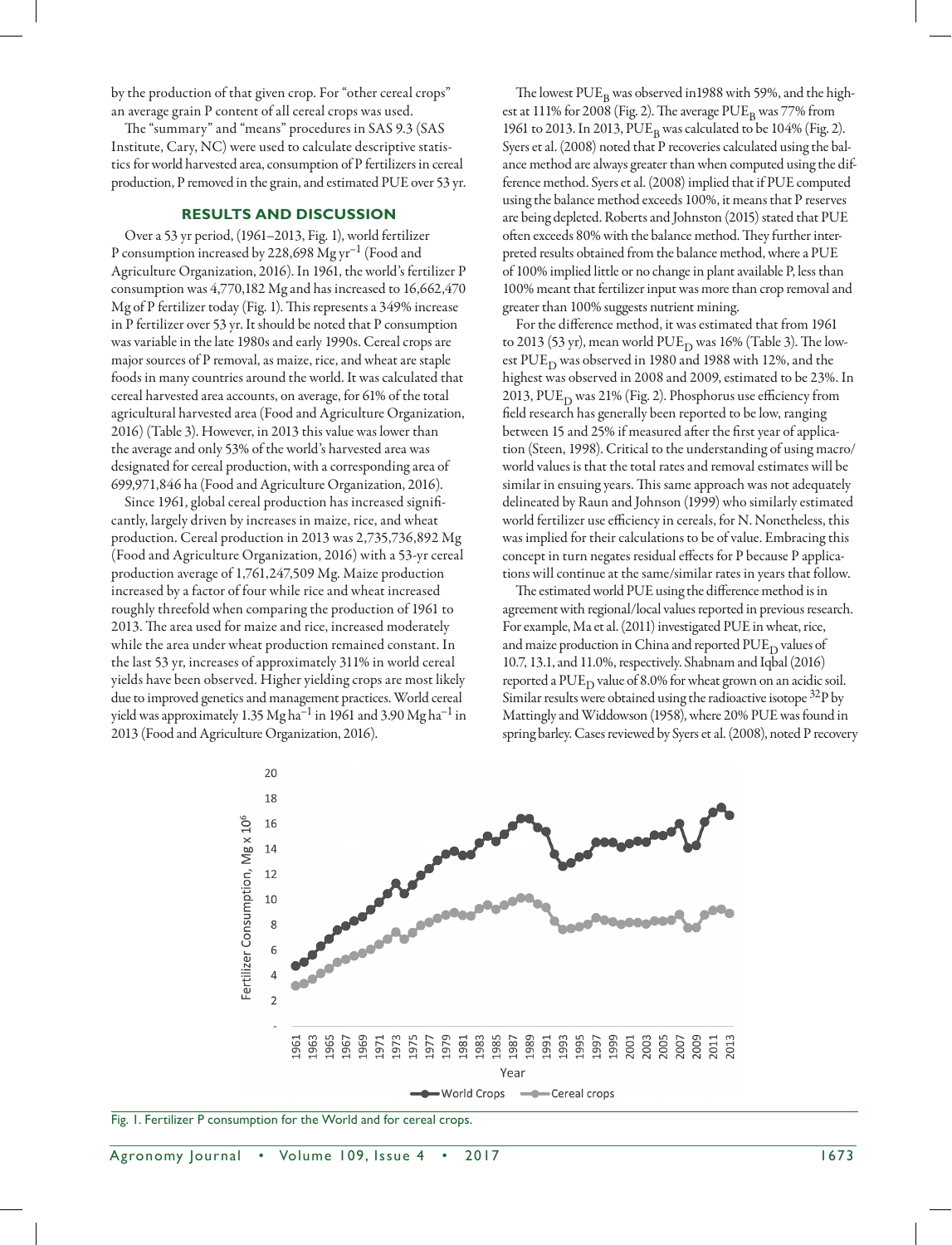|                                          | $-$ , $\circ$ , $\circ$ , $\circ$ , $\circ$ , $\circ$ , $\circ$ , $\circ$ , $\circ$ , $\circ$ , $\circ$ , $\circ$ , $\circ$ , $\circ$ , $\circ$ , $\circ$ , $\circ$ , $\circ$ , $\circ$ , $\circ$ , $\circ$ , $\circ$ , $\circ$ , $\circ$ , $\circ$ , $\circ$ , $\circ$ , $\circ$ , $\circ$ , $\circ$ , $\circ$ , $\circ$ , $\circ$ , $\circ$ , $\circ$ , $\circ$ , $\circ$ , |              |               |              |               |               | 95% Confidence limit |
|------------------------------------------|-------------------------------------------------------------------------------------------------------------------------------------------------------------------------------------------------------------------------------------------------------------------------------------------------------------------------------------------------------------------------------|--------------|---------------|--------------|---------------|---------------|----------------------|
| Variables and<br>computation             | Item and unit                                                                                                                                                                                                                                                                                                                                                                 | Mean         | SD            | Minimum      | Maximum       | Lower         | Upper                |
|                                          | Harvested area, ha                                                                                                                                                                                                                                                                                                                                                            |              |               |              |               |               |                      |
|                                          | Maize                                                                                                                                                                                                                                                                                                                                                                         | 131,807,059  | 17,959,100    | 103,496,674  | 180,850,789   | 126,856,918   | 126,856,918          |
|                                          | Rice                                                                                                                                                                                                                                                                                                                                                                          | 143,902,426  | 11,642,941    | 115,365,135  | 164,031,254   | 140,693,234   | 147, 111, 618        |
|                                          | Wheat                                                                                                                                                                                                                                                                                                                                                                         | 220,887,531  | 8,182,868     | 204,209,450  | 239, 165, 634 | 218,632,053   | 223, 143, 009        |
|                                          | Sorghum                                                                                                                                                                                                                                                                                                                                                                       | 45, 187, 643 | 3,460,867     | 34,338,196   | 52,178,397    | 44,233,710    | 46, 141, 576         |
|                                          | <b>Barley</b>                                                                                                                                                                                                                                                                                                                                                                 | 66,519,003   | 10,845,236    | 47,339,191   | 83,694,982    | 63,529,686    | 69,508,320           |
|                                          | Millet                                                                                                                                                                                                                                                                                                                                                                        | 38,258,934   | 4,065,742     | 27,781,542   | 45,640,447    | 37,138,277    | 39,379,592           |
|                                          | Oat                                                                                                                                                                                                                                                                                                                                                                           | 21,577,297   | 8,016,903     | 9058,263     | 38,260,751    | 19,367,565    | 21,577,297           |
|                                          | Rye                                                                                                                                                                                                                                                                                                                                                                           | 15,056,837   | 6,969,821     | 5040,070     | 30,339,487    | 13,135,716    | 16,977,957           |
|                                          | <b>Triticale</b>                                                                                                                                                                                                                                                                                                                                                              | 1348,249     | 1,525,507     | 0            | 4,331,787     | 927,767       | 1768,731             |
|                                          | Other cereal crops <sup>+</sup>                                                                                                                                                                                                                                                                                                                                               | 7149,769     | 985,161       | 5260,069     | 9,994,810     | 6878,225      | 7421,313             |
| Α                                        | Cereal                                                                                                                                                                                                                                                                                                                                                                        | 691,694,749  | 73,654,146    | 551,888,590  | 848,488,338   | 671,393,152   | 699,886,332          |
| B                                        | World harvested                                                                                                                                                                                                                                                                                                                                                               | 1132,341,088 | 90,870,356    | 967,561,970  | 1309,775,232  | 1107,294,116  | 1157,388,060         |
|                                          | area, ha                                                                                                                                                                                                                                                                                                                                                                      |              |               |              |               |               |                      |
| $C = \frac{A}{R} \times 100$             | World area under<br>cereal production, %                                                                                                                                                                                                                                                                                                                                      | 61           | 81            | 57           | 65            | 61            | 60                   |
|                                          | Fertilizer P consumption, Mg                                                                                                                                                                                                                                                                                                                                                  |              |               |              |               |               |                      |
| D                                        | World                                                                                                                                                                                                                                                                                                                                                                         | 12,811,779   | 3,296,571     | 4770,182     | 17,288,945    | 11,903,131    | 13,720,426           |
| $E = C \times D$                         | Cereal crops                                                                                                                                                                                                                                                                                                                                                                  | 7,826,122    | 2,672,006     | 2720,869     | 11,199,989    | 7217,306      | 8296,905             |
|                                          |                                                                                                                                                                                                                                                                                                                                                                               |              |               |              |               |               |                      |
|                                          | Production quantity, Mg                                                                                                                                                                                                                                                                                                                                                       |              |               |              |               |               |                      |
|                                          | Maize                                                                                                                                                                                                                                                                                                                                                                         | 490,064,281  | 202, 172, 922 | 204,876,937  | 991,413,624   | 434,338,522   | 545,790,039          |
|                                          | Rice                                                                                                                                                                                                                                                                                                                                                                          | 471,628,097  | 150,649,524   | 215,646,633  | 737,564,302   | 430, 103, 945 | 513,152,248          |
|                                          | Wheat                                                                                                                                                                                                                                                                                                                                                                         | 485,877,275  | 136,863,478   | 222,357,231  | 711,142,394   | 448, 153, 028 | 523,601,521          |
|                                          | <b>Barley</b>                                                                                                                                                                                                                                                                                                                                                                 | 141,782,972  | 25,512,623    | 72,411,104   | 178,074,020   | 134,750,822   | 148,815,122          |
|                                          | Sorghum                                                                                                                                                                                                                                                                                                                                                                       | 59,435,219   | 7,410,164     | 40,931,625   | 77,567,348    | 57,392,724    | 61,477,713           |
|                                          | Millet                                                                                                                                                                                                                                                                                                                                                                        | 28,042,024   | 2,835,556     | 23,307,950   | 34,814,105    | 27,260,447    | 28,823,600           |
|                                          | Oat                                                                                                                                                                                                                                                                                                                                                                           | 37,857,976   | 10,563,958    | 19,724,920   | 54,506,300    | 34,946,188    | 40,769,763           |
|                                          | Rye                                                                                                                                                                                                                                                                                                                                                                           | 26,014,042   | 7,054,518     | 11,959,182   | 38, 193, 583  | 24,069,576    | 27,958,508           |
|                                          | <b>Triticale</b>                                                                                                                                                                                                                                                                                                                                                              | 4747,831     | 5,477,206     | 0            | 15,833,430    | 3238,126      | 6257,536             |
|                                          | Other cereal crops                                                                                                                                                                                                                                                                                                                                                            | 15,797,794   | 1,657,520     | 12,825,332   | 18,752,739    | 15,340,925    | 16,254,663           |
| F                                        | Cereal                                                                                                                                                                                                                                                                                                                                                                        | 1761,247,509 | 550, 197, 469 | 824,040,914  | 2857,861,845  | 1609,594,305  | 1912,900,714         |
|                                          | Grain P uptake, Mg#§                                                                                                                                                                                                                                                                                                                                                          |              |               |              |               |               |                      |
|                                          | Maize                                                                                                                                                                                                                                                                                                                                                                         | 1519,199.27  | 626,736.06    | 635, I 18.50 | 3073,382.23   | 1346,449.42   | 1691,949.12          |
|                                          | Rice                                                                                                                                                                                                                                                                                                                                                                          | 1367,721.48  | 436,883.62    | 625,375.24   | 2138,936.48   | 1247,301.44   | 1488, 141.52         |
|                                          | Wheat                                                                                                                                                                                                                                                                                                                                                                         | 2040,684.55  | 574,826.61    | 933,900.37   | 2986,798.05   | 1882,242.72   | 2199,126.39          |
|                                          | <b>Barley</b>                                                                                                                                                                                                                                                                                                                                                                 | 467,883.81   | 84, 191.66    | 238,956.64   | 587,644.27    | 444,677.71    | 491,089.90           |
|                                          | Sorghum                                                                                                                                                                                                                                                                                                                                                                       | 219,910.31   | 27,417.61     | 151,447.01   | 286,999.19    | 212,353.08    | 227,467.54           |
|                                          | Millet                                                                                                                                                                                                                                                                                                                                                                        | 92,538.68    | 9,357.34      | 76,916.24    | 114,886.55    | 89,959.48     | 95, II7.88           |
|                                          | Oat                                                                                                                                                                                                                                                                                                                                                                           | 124,931.32   | 34,861.06     | 65,092.24    | 179,870.79    | 115,322.42    | 134,540.22           |
|                                          | Rye                                                                                                                                                                                                                                                                                                                                                                           | 98,853.36    | 26,807.17     | 45,444.89    | 145,135.62    | 91,464.39     | 106,242.33           |
|                                          | Triticale                                                                                                                                                                                                                                                                                                                                                                     | 16, 142.63   | 18,622.50     |              | 53,833.66     | 11,009.63     | 21,275.62            |
|                                          | Other cereal crops                                                                                                                                                                                                                                                                                                                                                            | 54,414.62    | 5,709.23      | 44, 176. 14  | 64,592.77     | 52,840.96     | 55,988.28            |
| G                                        | Cereal                                                                                                                                                                                                                                                                                                                                                                        | 6002,280     | 1845,413      | 2816,427     | 9632,080      | 5493,621      | 6510,939             |
| $\boldsymbol{H}$                         | Grain P uptake from<br>soil, Mg¶                                                                                                                                                                                                                                                                                                                                              | 4759,808     | 1463, 412     | 2233,427     | 7638,239      | 4356,442      | 5163,174             |
|                                          | Balance method                                                                                                                                                                                                                                                                                                                                                                | 77           | 69            | 104          | 86            | 76            | 78                   |
| $PUE_B = \frac{G}{E} \times 100$         |                                                                                                                                                                                                                                                                                                                                                                               |              |               |              |               |               |                      |
| PUE <sub>D</sub> = $\frac{G-H}{T}$ × 100 | Difference method                                                                                                                                                                                                                                                                                                                                                             | 16           | 4             | 21           | 8             | 16            | 16                   |

Table 3. World harvested area, consumption of P fertilizers for cereal production, P removed in the grain and estimated phosphorus use efficiency (PUE) over 53 yr (FAO, 2016).

† Other cereal crops consist of canary seed, buckwheat, fonio, mixed grains, and quinoa.

‡ Grain P content (%) for each crop used was obtained from the USDA [\(http://plants.usda.gov/npk/main\)](http://plants.usda.gov/npk/main) (accessed 23 Aug. 2016).

§ Grain P uptake is the product of cereal production and %P in the grain. *G* = (*F* × %P content).

¶ Phosphorus removed in cereals coming from soil is assumed to be 79.3% of the total amount of P found in the grain (see Table 2). *H* = (*G* × 0.793).

*E*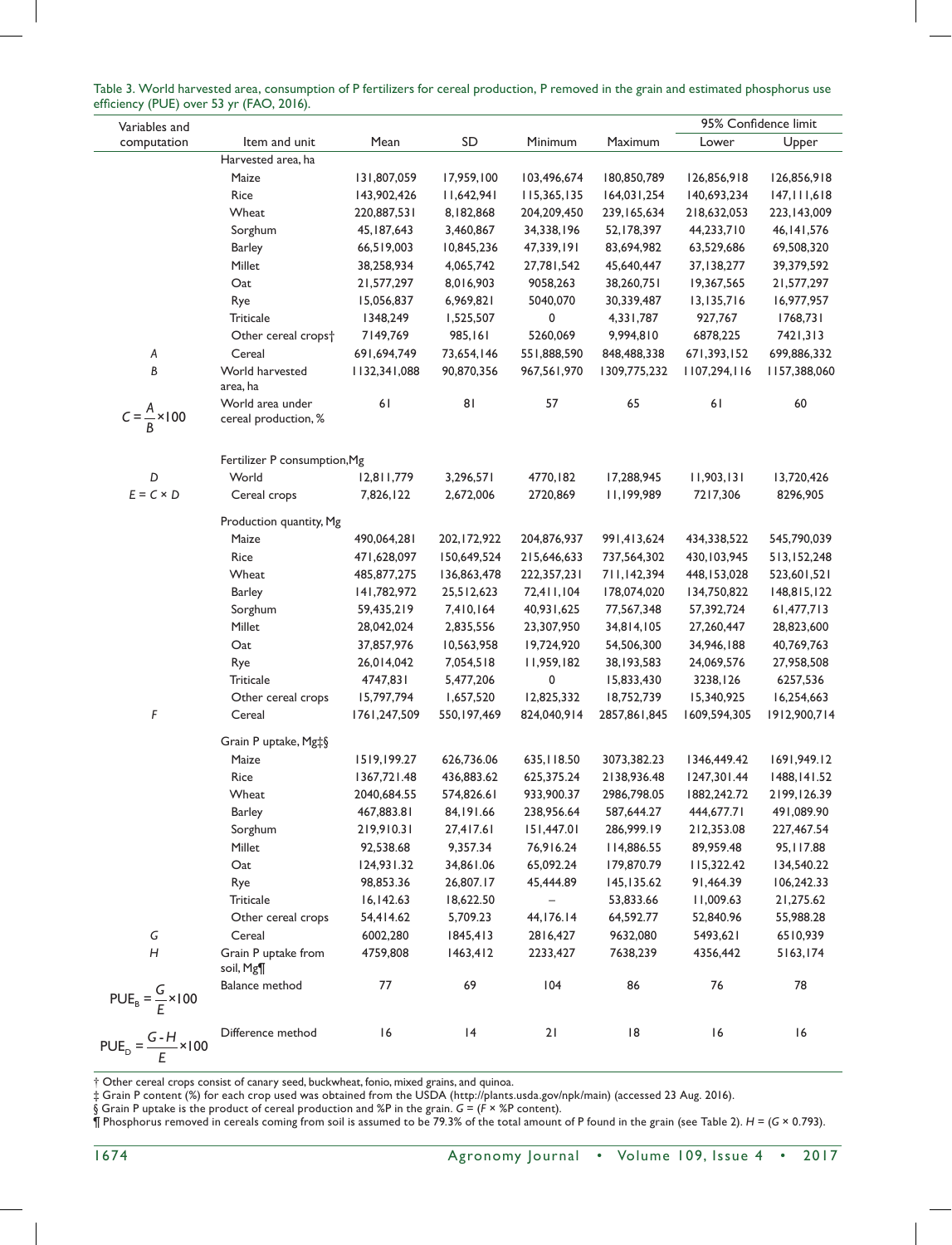using labeled <sup>32</sup>P fertilizer, between 5 and 25%. Our results show that global PUE is generally low using the difference method and comparable to reported P efficiencies on smaller scales.

### **Strategies to Improve Phosphorus Use Efficiency**

Current understanding of the behavior of P in the soil provides opportunities to counteract low use efficiencies of fertilizer P. Several strategies and management practices have been identified as potential measures to improve PUE. Water and wind erosion are significant factors that contribute to low world PUE and represent an economic and environmental risk. Unfortunately, erosion is not a recent problem and is intensified by certain agricultural production systems. In Europe, erosion persists particularly in sloping lands, coarse-textured soils, and regions which receive significant precipitation (Verheijen et al., 2009). This same work estimated that soil loss due to erosion ranges from 5 to 40 Mg ha<sup>-1</sup> yr<sup>-1</sup>. When soil is subjected to erosion, P is also lost, further reducing crop productivity and ultimately, PUE (Schröder et al., 2011). An assessment of soil P loss due to erosion was reported by Liu et al. (2008) who suggested that 13, 8, and 3 kg P  $\mathrm{ha}^{-1}$  are lost on an annual basis from arable land, overgrazed and normal pastures, respectively. Other work has shown that tilling P-stratified soils can decrease P loss when tillage-induced erosion is minimized (Sharpley, 2003). Among the technologies to control erosion are no-till cropping, reduced tillage, crop rotation, terracing, cover crops, and wind-breaks (Pimentel et al., 1995). McGregor and Greer (1982) observed a consistent reduction in erosion among no-till and reduced tillage systems and conventional tillage plots, having reported a mean annual soil loss 22 times greater for conventionally tilled plots compared to no-till plots.

Adjusting soil pH and base saturation are methods to reduce the amount of P that is bound by Al and Fe, further reducing the effects of Al toxicity to plants, which can inhibit uptake, and use of P by the plant (Syers et al., 2008). Fertilization method, source, rate, time of application, and the interaction between

these variables can be managed to achieve better PUE. The most frequent method of P fertilization is broadcast applications over the soil surface and is recognized to be inefficient when compared to the application of P in bands (Sander et al., 1990). Peterson et al. (1981) compared broadcast and banded phosphate fertilization in winter wheat in P-deficient soils and reported higher efficiency for banded applications. Liquid P fertilizer has advantages over granular forms of P fertilizer as documented by Lombi et al. (2006). They studied P availability in calcareous soils and compared granular and fluid P fertilizers, and that confirmed P being more available to plants when applied as a liquid. McBeath et al. (2007) also recommended liquid P over granular forms, and their effectiveness for wheat in calcareous soils. Foliar P fertilization is recommended in dry environments, soils with elevated P-fixing capacity, and soils that are marginally deficient in an effort to avoid pathways that promote loss of soil P. Relatively low rates are used for foliar applications; therefore, foliar P fertilization normally improves PUE. Mid-season application of low rates of foliar P on winter wheat improved PUE and was capable of correcting mid-season P deficiency compared to soil applications (Mosali et al., 2006). Further, foliar P fertilization allows for application at critical periods during crop development when the demand for the nutrient is at its peak (Faulkner, 1999). Although foliar fertilization can, be an efficient way to apply P to a crop, this practice is not widely used and P sources accessible to producers are usually not designed for this purpose.

Precision agriculture technologies such as geographic information systems (GIS), remote sensing, and variable rate application can provide more efficient use of fertilizers helping to treat soil variability. Variable rate application is based on recommendations provided by the relation between soil analysis and yield maps connected to a global positioning system (GPS), allowing application of area-specific rates (Kirkby and Johnston, 2008). Mallarino and Wittry (2006) presented results from on-farm trials acknowledging that variable rate application of P resulted in reduced soil test variability and decreased fertilizer application



**Balance method** Difference method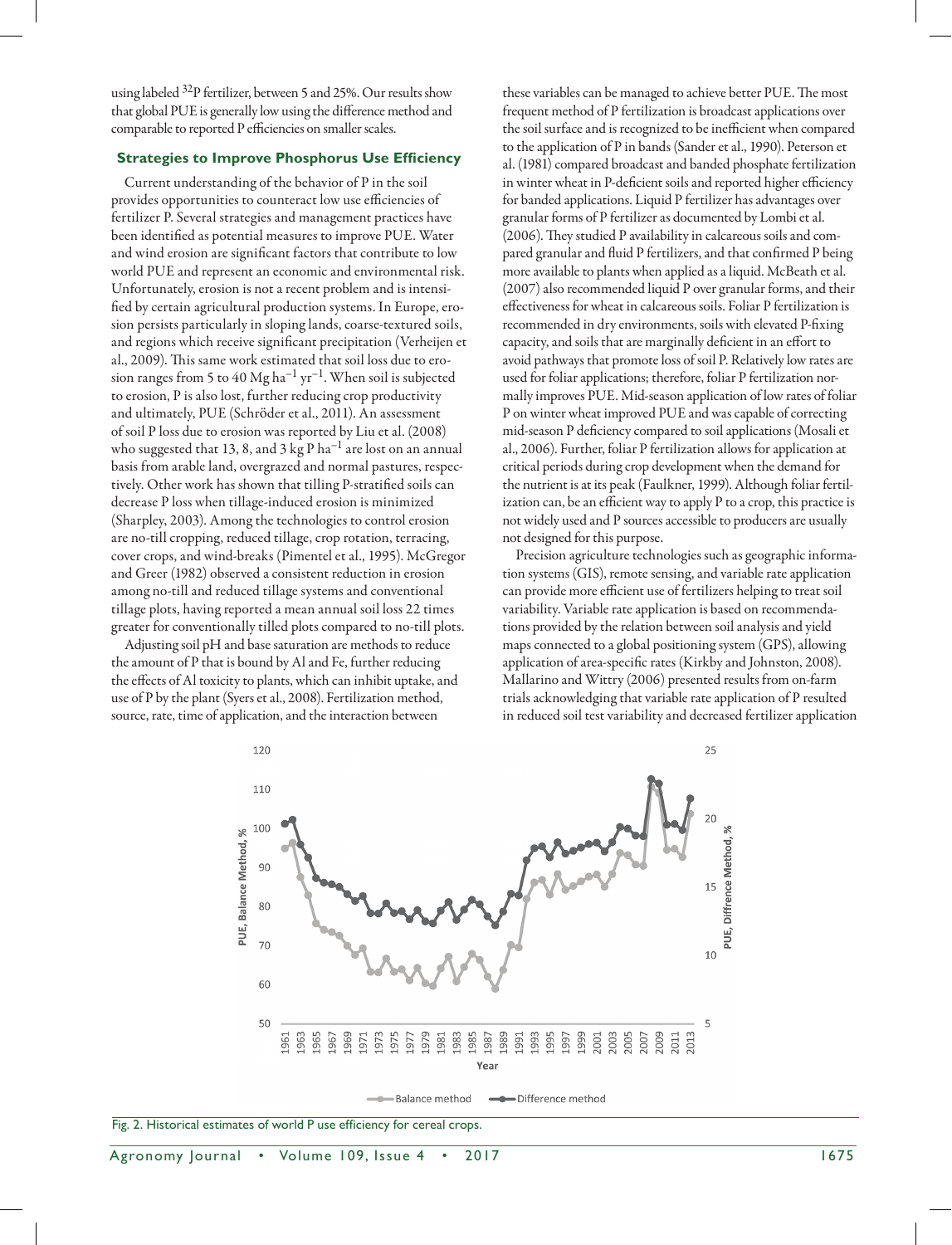for high-testing fields, in addition to benefiting overall environmental health. Work by Wittry and Mallarino (2004) compared variable rate P application to conventionally used uniform rates. Their results suggested that P fertilizer use could be improved when employing variable rate fertilization. This technology discussed by Wittry and Mallarino (2004) resulted in applied fertilizer reductions of 12 to 41% and less soil test P variability when compared to conventional methods and uniform application.

The ability to assess levels of available soil P on a regular basis and recognize spatial variability to make more accurate P recommendations are fundamental to ensure better fertilizer use. Work by Sharpley et al. (1994) cautioned that continued inputs of fertilizer P in excess of crop requirements will ultimately lead to P build-up in soils and that would become environmental problems. Raun et al. (1998) reported significant differences for soil test analyses of both mobile and immobile nutrients, from soil samples collected in a  $(0.30 \text{ m}^2 \text{ grid})$ . Further, it was demonstrated that if the site mean for soil P were used, no additional P would have been needed. Alternatively, when sampling at a  $0.30 \text{ m}^2$  resolution, recommended P rates would have ranged from 0 to 31 kg P  $\rm{ha^{-1}}$ .

Fertilizer P recommendation strategies include build-up and/ or maintenance of critical P sufficiency levels to achieve optimum yields. Maleki et al. (2008) designed and implemented onthe-go variable rate application of P based on soil sensing (visible and near-infrared soil sensor) and suggested that the management resolution should be implemented at the meter level  $(1 m<sup>2</sup>$ resolution). In addition, this work showed significantly higher maize yields and less variability among soil P tests between variable rate and uniform rate treatments. It should nonetheless be noted that soil sampling at the submeter level in agricultural fields is not practical. Furthermore, the value of different methods of applying fertilizer to some extent depend on the initial soil test levels and existing spatial patterns that can be detected using grid sampling techniques (Schepers et al., 2000).

## **Conclusions**

Phosphorus deficiencies are wide spread in agriculture, covering 67% of agricultural land (Batjes, 1997). Tiessen et al. (2011) stated that P resources are being depleted and additional P fertilizer is needed to ensure food security. Current knowledge regarding P in the soil and improved application methods could help to offset this problem and promote more efficient use of P fertilizer in the world. Improved awareness of the wide range of P management practices are likely to increase worldwide PUE for cereals. Banding P fertilizer with the seed and foliar P application are viable alternatives that should replace broadcast application and improve PUE. Recognizing P variability and treating at the appropriate scale can also increase PUE and decrease environmental problems coming from excess P use. Noteworthy for this work is that gains in PUE have been realized using improved methods and P sources over the last 30 yr. Based on cereal fertilizer P consumption in 2013, every 1% increase of PUE in cereal production is associated with a reduction of 404,762 Mg in fertilizer consumption. Improved efficiency of P fertilizers can extend the lifetime of P reserves, enhance sustainability of food production, and mitigate environmental risk associated with excessive P fertilization around the world. Furthermore, viable opportunities for improving PUE are reported and that can be employed. Using Food and Agricultural Organization data from

1961 to 2013, PUE for world cereal production using the balance method was 77%. Phosphorus use efficiency estimated for the world using the difference method was 16%.

## **Acknowledgments**

The authors thank the Oklahoma Agriculture Experiment Station for funding this research project.

#### **Conflict of Interest**

The mention of any trademarked products or equipment utilized in this experiment was for research purposes only and does not act as an endorsement by Oklahoma State University. The authors and Oklahoma State University have no direct financial relation with any of the named manufacturers, thus the authors declare there is no conflict of interest regarding the publication of this manuscript.

#### **REFERENCES**

- Alessi, J., and J. Power. 1974. Effects of plant population, row spacing, and relative maturity on dryland corn in the Northern Plains. I. Corn forage and grain yield. Agron. J. 66:316–319. [doi:10.2134/agronj1974.000219620](http://dx.doi.org/10.2134/agronj1974.00021962006600020037x) [06600020037x](http://dx.doi.org/10.2134/agronj1974.00021962006600020037x)
- Baligar, V.C., N.K. Fageria, and Z.L. He. 2001. Nutrient use efficiency in plants. Commun. Soil Sci. Plant Anal. 32(7-8):921–950. [doi:10.1081/](http://dx.doi.org/10.1081/CSS-100104098) [CSS-100104098](http://dx.doi.org/10.1081/CSS-100104098)
- Batjes, N.H. 1997. A world dataset of derived soil properties by FAO– UNESCO soil unit for global modelling. Soil Use Manage. 13:9–16. [doi:10.1111/j.1475-2743.1997.tb00550.x](http://dx.doi.org/10.1111/j.1475-2743.1997.tb00550.x)
- Brady, N.C., and R.R. Weil. 2008. The nature and properties of soils. 14th ed. Prentice Hall, Upper Saddle River, NJ.
- Clarkson, D.T., and C. Grignon. 1991. The phosphate transport system and its regulation in roots. In: C. Johansen et al., editors, Phosphorus nutrition of grain legumes in the semi-arid tropics. ICRISAT, Patancheru, India. p. 49–61.
- Edixhoven, J.D., J. Gupta, and H.H.G. Savenije. 2014. Recent revisions of phosphate rock reserves and resources: A critique. Earth Syst. Dynam. 5:491–507. [doi:10.5194/esd-5-491-2014](http://dx.doi.org/10.5194/esd-5-491-2014)
- Faulkner, S. 1999. Foliar feeding when your plants need it fast In: The growing edge. New Moon Publ., Corvallis, OR. p. 42–47.
- Food and Agriculture Organization. 2016. FAOSTAT: Statistics database. FAOSTAT. <http://faostat3.fao.org/home>/E/ (accessed 28 Apr. 2016).
- Franzini, V.I., T. Muraoka, and F.L. Mendes. 2009. Ratio and rate effects of  $32P$ -triple superphosphate and phosphate rock mixtures on corn growth. Sci. Agric. 66:71–76. [doi:10.1590/S0103-90162009000100010](http://dx.doi.org/10.1590/S0103-90162009000100010)
- Hart, M.R., B.F. Quin, and M. Nguyen. 2004. Phosphorus runoff from agricultural land and direct fertilizer effects. J. Environ. Qual. 33:1954– 1972. [doi:10.2134/jeq2004.1954](http://dx.doi.org/10.2134/jeq2004.1954)
- Heffer, P., M.P.R. Prud'homme, B. Muirheid, and K.F. Isherwood. 2006. Phosphorus fertilisation: Issues and outlook. Proc. Int. Fert. Soc., London. p. 1–32.
- Hinsinger, P. 2001. Bioavailability of soil inorganic P in the rhizosphere as affected by root-induced chemical changes: A review. Plant Soil 237:173–195. [doi:10.1023/A:1013351617532](http://dx.doi.org/10.1023/A:1013351617532)
- Holford, I., and A. Doyle. 1993. The recovery of fertilizer phosphorus by wheat, its agronomic efficiency, and their relationship to soil phosphorus. Aust. J. Agric. Res. 44:1745–1756. [doi:10.1071/AR9931745](http://dx.doi.org/10.1071/AR9931745)
- Hussein, A. 2009. Phosphorus use efficiency by two varieties of corn at different phosphorus fertilizer application rates. Res. J. Appl. Sci. 4:85–93.
- IFDC. 2010. World phosphate rock reserves and resources. Int. Fertilizer Development Ctr., Muscle Shoals, AL.
- Johnston, A.E.J., and J.K. Syers. 2009. A new approach to assessing phosphorus use efficiency in agriculture. Better Crops Plant Food 93:14–16.
- Kamprath, E. 1972. Soil acidity and liming In: Soils of the humid tropics. Natl. Acad. Sci, Washington, DC. [http://sssnc.org/about/century.](http://sssnc.org/about/century.pdf) [pdf#](http://sssnc.org/about/century.pdf)page=107 (accessed 29 Mar. 2017).